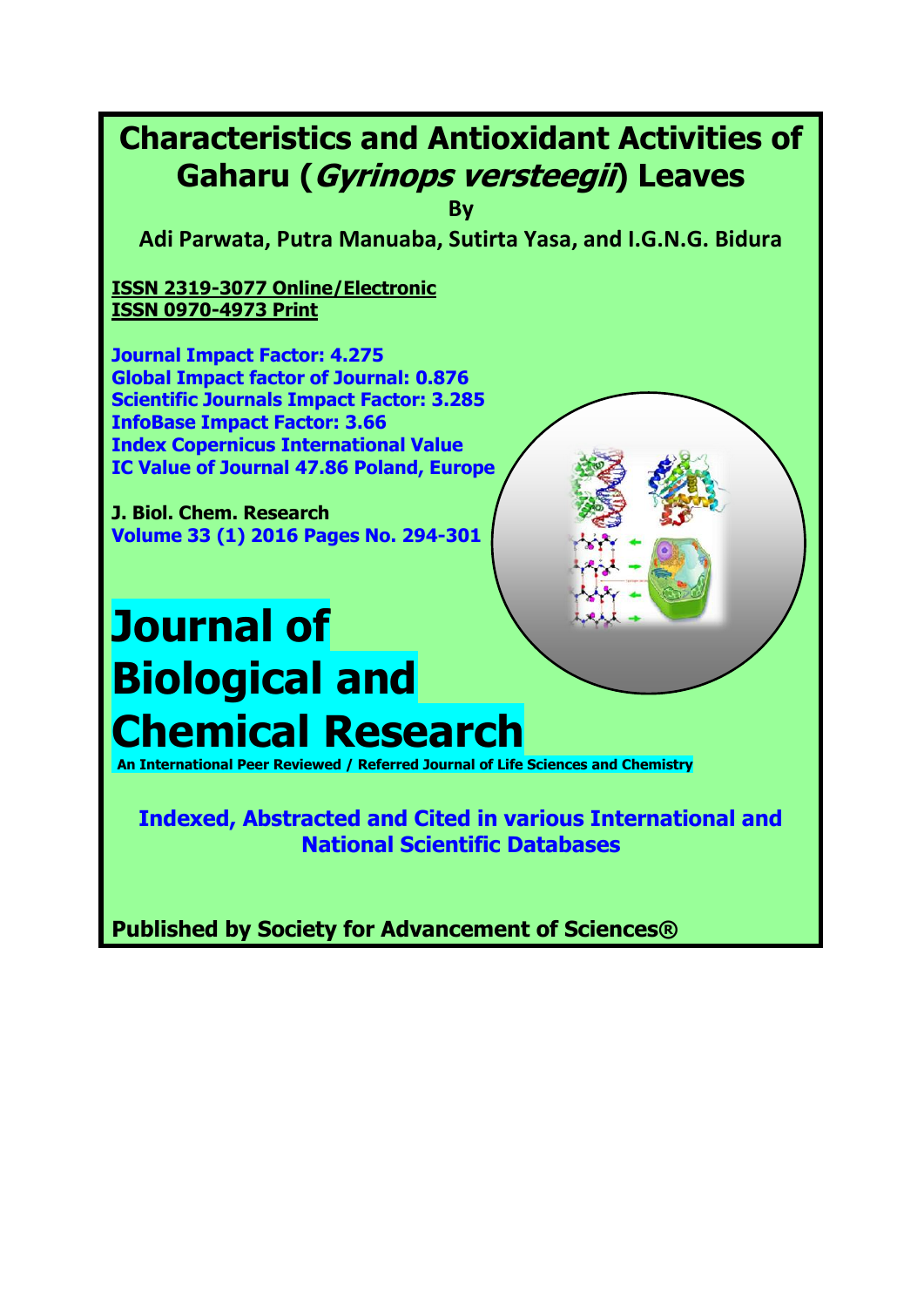**J. Biol. Chem. Research. Vol. 33, No. 1: 294-301, 2016 (An International Peer Reviewed / Refereed Journal of Life Sciences and Chemistry) Ms 33/1/75/2016 All rights reserved ISSN 0970-4973 (Print) ISSN 2319-3077 (Online/Electronic)**



**Dr. I.G.N.G. Bidura http:// [www.sasjournals.com](http://www.sasjournals.com/) http:// [www.jbcr.in](http://www.jbcr.in/) [jbiolchemres@gmail.com](mailto:jbiolchemres@gmail.com)**

**Received: 02/02/2016 Revised: 01/03/2016 Accepted: 03/03/2016**

**RESEARCH PAPER**

# **Characteristics and Antioxidant Activities of Gaharu (Gyrinops versteegii) Leaves**

**\*Adi Parwata, \*\*Putra Manuaba, \*\*\*Sutirta Yasa,** 

**and \*\*\*\*I.G.N.G. Bidura**

**\*Department of Chemistry, FMIPA, Udayana University, Denpasar, Bali, Indonesia \*\*Laboratory of Analytical Chemistry, Department of Chemistry, FMIPA, Udayana University, Denpasar, Bali, Indonesia**

**\*\*\*Laboratory of Pathology, Faculty of Medicine, Udayana University, Denpasar, Bali \*\*\*\*Fakulty of Animal Husbandry, Udayana University, Denpasar, Bali, Indonesia**

# **ABSTRACT**

*Oxidative stress occurs because of an imbalance of the amount of free radicals with a number of endogenous antioxidant produced by the body such as superoxide dismutase (SOD), glutathione peroxidase (GPx) and Catalase (CAT). This imbalance can be overcome by taking antioxidants natural or synthetic antioxidants. One of them is Gaharu leaves. This study aims to determine the characteristics and antioxidant capacity of Gaharu leaves in vitro. This study was a laboratory experimental study is to analyze the characteristics and bioactivity of Gaharu leaves in the form of water content, chlorophyll content, total content of phenol/flavonoids, antioxidant capacity in the solvent n-hexane, ethyl acetate, chloroform, ethanol, methanol, and water. The results showed that the water content of the fresh leaves and dry is 60.9% and 10.8%. Chlorophyll content (a) 2771.159 ppm, chlorophyll (b) 1111.004. Total phenol content of dried leaves in water extracts showed the highest levels of phenol tolal ie 14.980 mg GAE/100 mg. Highest antioxidant capacity was also demonstrated by the water extract with IC<sup>50</sup> = 3.44 mg/mL (5 minutes) and 3.03 mg/mL. Phytochemical screening showed that the chemical content of the water extract of Gaharu leaf is in the form of phenolic compounds, flavonoids, and steroids. The content of phenolic compounds/flavonoids are high enough and work in synergy to capture or neutralize free radicals cause leaf water extract of Gaharu have a high antioxidant capacity. The conclusions of this research is to extract water from the leaves Gaharu can be developed as an alternative to natural antioxidants in reducing oxidative stress.*

*Keywords: Gaharu Leaves, Antioxidant Capacity, Total Phenolic Content and Free Radicals.*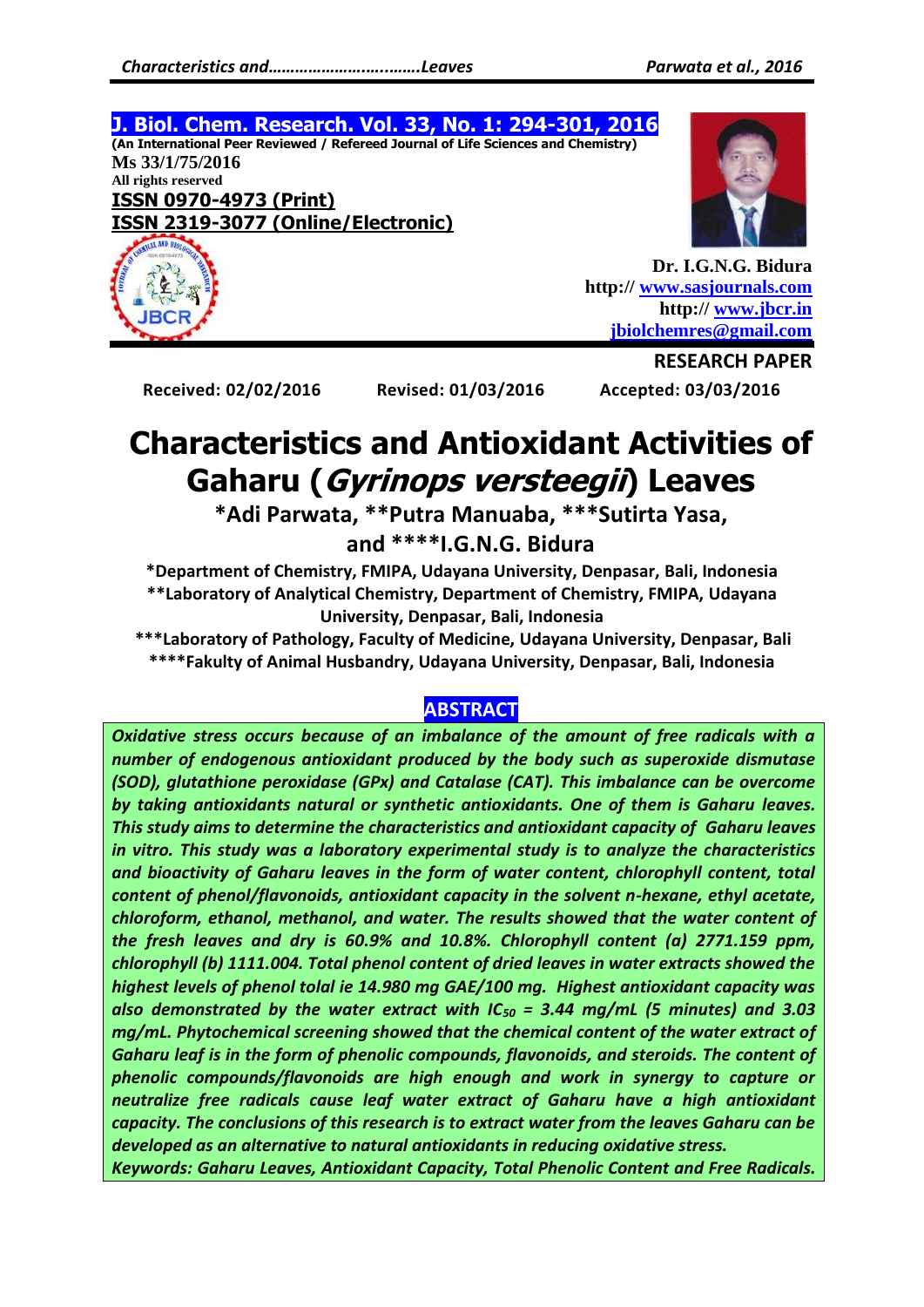#### **INTRODUCTION**

Maintenance and development of traditional medicine as a national heritage (ethnomedicine) continues to be enhanced and encouraged development through excavation, research, testing and development as well as drug discovery, including the cultivation of traditional medicinal plant which is medically justifiable. In this case can be formulated into five main things that must be considered, namely etnomedicine, agroindustry medicinal plants, pharmaceutical and medical technology, chemical technology and processes, guidance and supervision of the production or marketing materials and traditional medicinal products. One among these traditional medicinal plants is Gaharu (*Gyrinops versteegii*).

Etnomedicine is a legacy handed down from ancestors who had to be developed, scientifically studied and recorded/documented as possible before going extinct or lost. The Etnomedicine used as reference are: (i) Cabe Puyang, (ii) Ayur Vedas, (iii) Usada Bali, (iv) Atlas of medicinal plants Indonesia, (v) Plant Medicine Indonesia, and (vi) Useful Plants Indonesia.

Agroindustry, especially medicinal plants cultivation of medicinal plants developed to be easy to come by and are not experiencing shortages. Especially for a plant that is almost rare need for the development of tissue culture cultivation and further developed in the field. After cultivated just as much need to be further developed process technology through pharmaceutical technology and medicine through the exploration of natural resources of medicinal plants native to Indonesia through research, testing bioactivity, preparation of phytochemical and standardization of materials/botanicals that legacy hereditary used by ancestors can developed scientifically or medically. Such as cultivation, characterization, phytochemicals test, antioxidants bioactivity test, and manufacturing formulas availability of phytochemicals from plant Gaharu as traditional medicinal plants so that the benefits of the Gaharu plant can be improved (Tarigan, 2004).

Traditionally in China, the Gaharu plant is used as a stress reliever medication, kidney disorders, hepatitis, cirrhosis, liver and kidney swelling, material antibiotics for tuberculosis, rheumatism, cancer, malaria, and peptic ulcers. Traditionally in Tibet, the Gaharu plant can be used as a drug: anti-asthmatic, antimicrobial, the nerve stimulant, stomachache, aphrodisiac, painkillers, cancer, diarrhea, kidney, and lung tumors. The chemical content of the Gaharu plant include: norox-agarofuran, agarospirol, 3, 4-dihidroxy dihydroagarufuran, p-methoxy-benzylaceton, aquilochin, Jinkohol, jinkohol ermol, and kusunol (Mega and Swastini, 2010)

The essence of Gaharu or Eaglewood or agarwood which is the core of Gaharu, damarwangi or resin. The essence of Gaharu an aromatic substance (resin aromatic/fragrant) belonging to the sesquiterpene and has a specific chemical structure and until now there has been bias synthesized in the laboratory. This core contains many essential oils so widely used as perfumes, cosmetics, incense/incense and medicines.

Antioxidants are free radical absorbers, epidemiologically, antioxidants in foods, especially in fruits and vegetables are protective against cancer. However, the results of experimental studies on the relationship between antioxidants and carcinogenesis inconsistent. The opinion states that the antioxidants are anticancer still requires more detailed study. The fact that there has been demonstrated that consumption of a single high dose of antioxidants should be avoided (Prakash, 2001; Prangdimurti *et al*., 2006).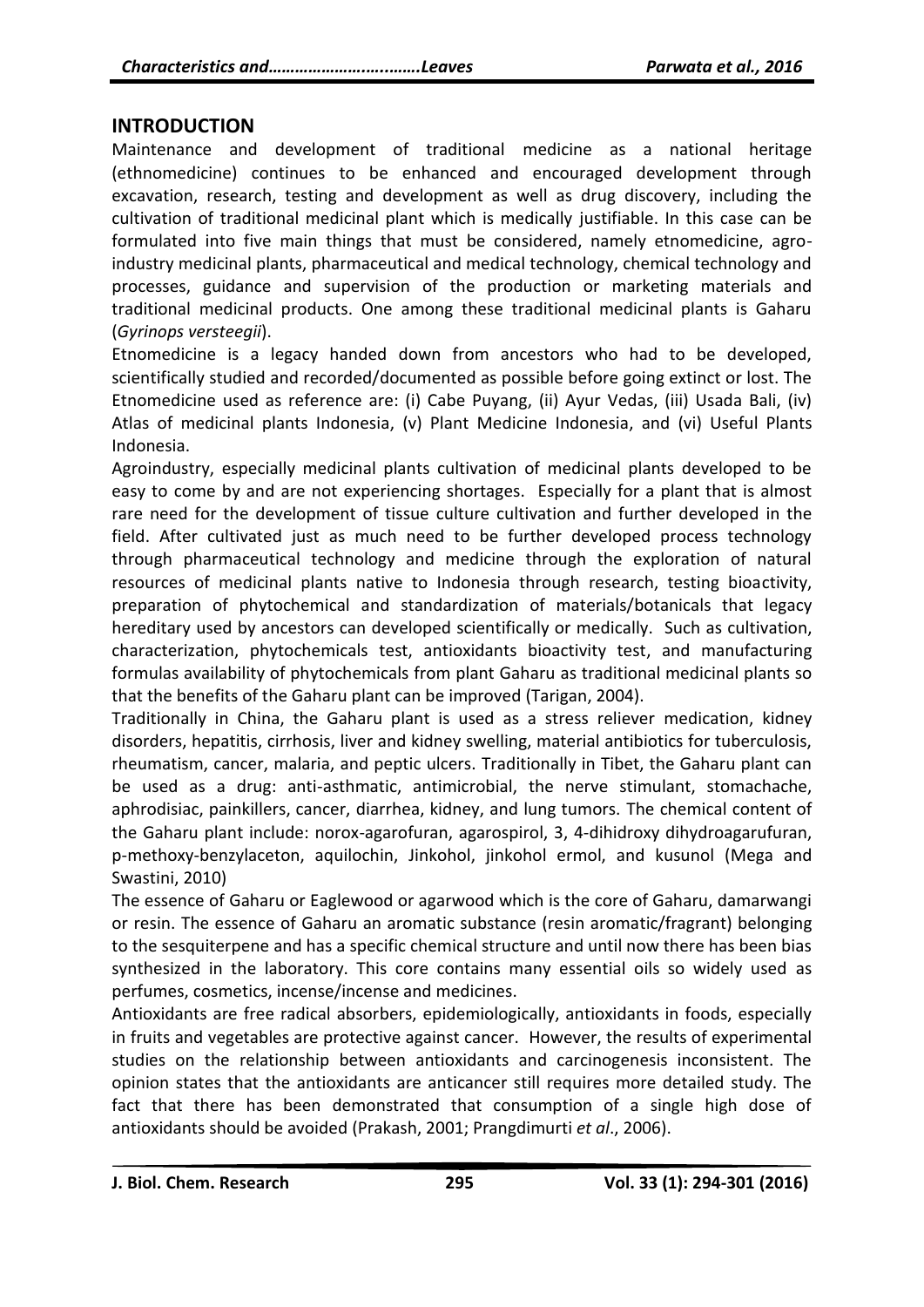Antioxidants have a very important role for the human body because its function is to inhibit and neutralize oxidation reactions involving free radicals. Oxidation reactions involving free radicals often leads to some degenerative diseases such as cancer. These reactions can damage cell membranes and damage DNA composition that can cause a mutation. DNA mutations that cause uncontrolled cancer (Ardiahansy, 2007; Shafie, 2011).

In the normal or healthy, turnover and rejuvenation of cells in the body will occur as needed through cell proliferation and apoptosis (programmed cell death) under the influence of proto-oncogenes. The resistance of the process typically occurs when the antioxidant reactions in the reaction initiation or propagation.

Oxidative damage to DNA as a result of radiation, free radicals and reactive oxygen compounds that are oxidative is an important cause of cancer. The free radicals formed in the body will induce apoptosis process which causes the death of cells, including tumor cells so as to inhibit carcinogenesis. Inhibition of the antioxidant process usually occurs during reactions initiation or propagation on fat oxidation reaction or other molecules in the body by absorbing and neutralizing free radicals (Zheng and Wang, 2009).

This neutralizing done by giving the electron so that it becomes a more stable compound or termination reactions and reactions stopped radical or oxidative stress does not occur in the cell. Besides prevent or inhibit oxidative stress and tissue damage, antioxidant serves to inhibit the increased production of cytokines, such as interleukin-6 (Il-6) or Tumor Necrosis Factor (TNF- $\alpha$ ), which is a pro-inflammatory substance or inflammation.

As an antioxidant, it is in neutralizing free radicals, can also be regarded as free radical. Free Antiradical can prevent free radical reactions are natural and free radicals in the body's metabolism. The presence of sufficient free radical that can prevent free radical reactions with fat and protein can be prevented. These reactions lead to changes in fat or protein or DNA or cell division changes as a result of oxidation reactions can not occur.

There are two sources of free radicals, the radical source of exogenous and endogenous radicals. Exogenous radical sources usually come from outside the body such as air pollutants, radiation, carcinogenic chemicals, cigarette smoke, bacteria, viruses, and the effects of the drug (anesthetic drugs and pesticides). Radical endogenous sources, namely the free radicals that are the result of normal metabolic within the human body, such as food oxidation process, the oxidation process xanthine, and excessive exercise (Shafie, 2011).

Without realizing in our body are constantly formed free radicals through the events of normal cell metabolism, inflammation, malnutrition, and result in response to influences from outside the body, such as environmental pollution, ultraviolet rays, and cigarette smoke. Consequences caused by the polluted environment, diet, and lifestyle, it stimulates the growth of free radicals that can damage our bodies (Mega and Swastini, 2010). Results of research in the field of nutrition at the cellular level, proving that antioxidants can protect body tissues from the negative effects of free radicals.

Our bodies need a vital substance, which is an antioxidant that may help protect the body from free radical attack to reduce the negative impact of these compounds. However, this depends on the lifestyle and diet we should correct. Adequate consumption of antioxidants can reduce the occurrence of various diseases, such as cancer, cardiovascular, cataracts, digestive problems, as well as other degenerative diseases (Ardiansyah, 2007).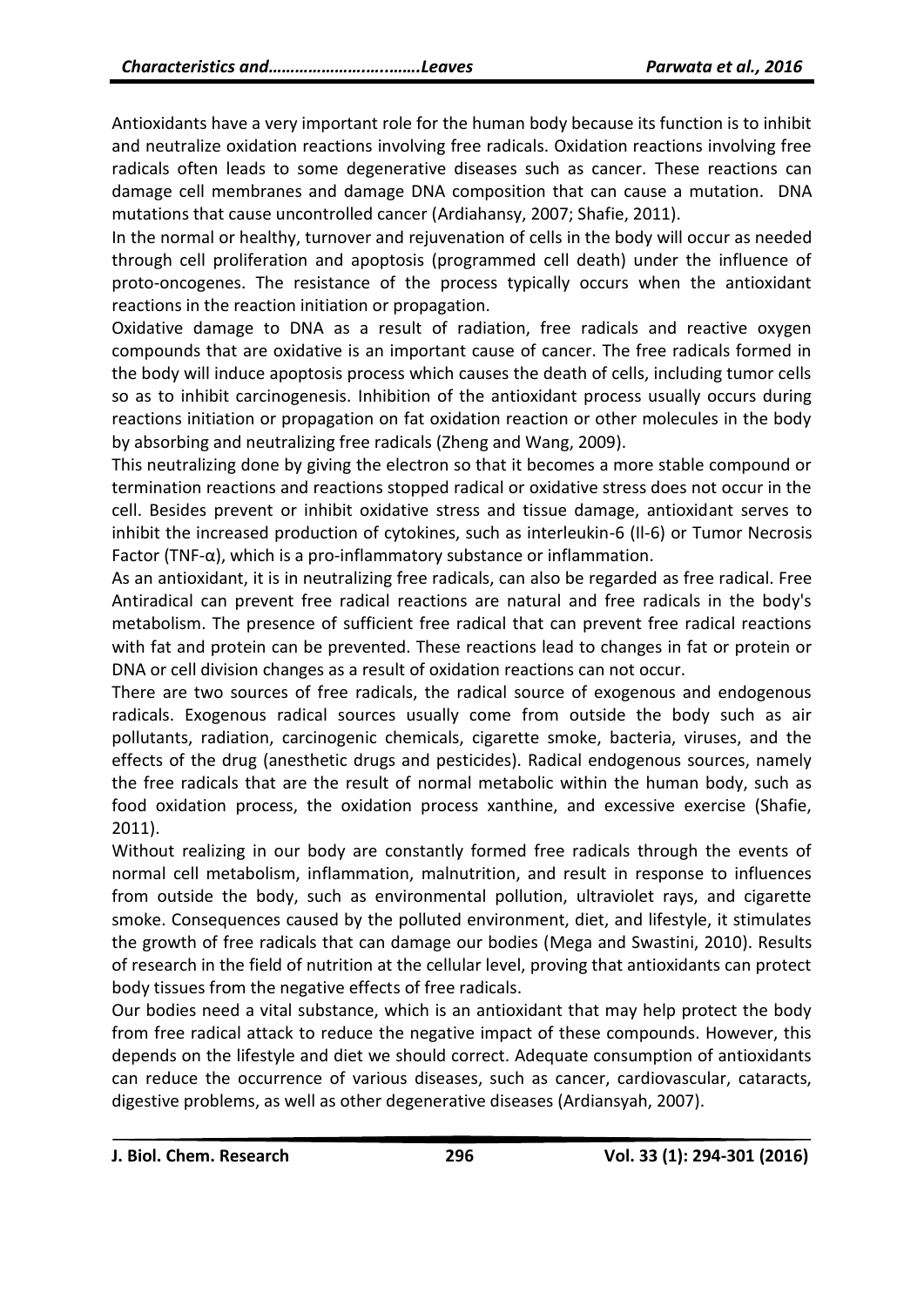Antioxidants include phenolic acids, flavonoids, β-carotene, vitamin E (tocopherol), vitamin C, uric acid, bilirubin, and albumin (Shafie, 2011). Minerals, such as manganese, zinc, copper, and selenium (Se), also acts as an antioxidant. Among these antioxidant substances suspected of aqueous extracts of leaves of aloes, such as phenolic compounds and flavonoids.

Testing for anti-free radical compounds from natural materials/synthesis can be performed using a chemical reaction with DPPH (diphenyl pikril hidrazil) as a stable free radical compound to see the reduction in the maximum wavelength UV-Vis spectrophotometer. Damping red purple color (absorbance at 517 nm  $\pm$  20 nm) is associated with the ability as an anti-free radicals (free radical Scavanger). As for the reaction of DPPH with anti-free radical compounds can be seen in the following example:



See the above reaction, the flavonoids in the leaves of Gaharu allegedly suffered reduction reaction process is almost the same, as shown in the following reaction:



Analysis of antioxidants can be done by measuring the antioxidant capacity of a compound to see the  $IC_{50}$ , for example, phenolic compounds such as flavonoids contained in extracts of leaf water Gaharu.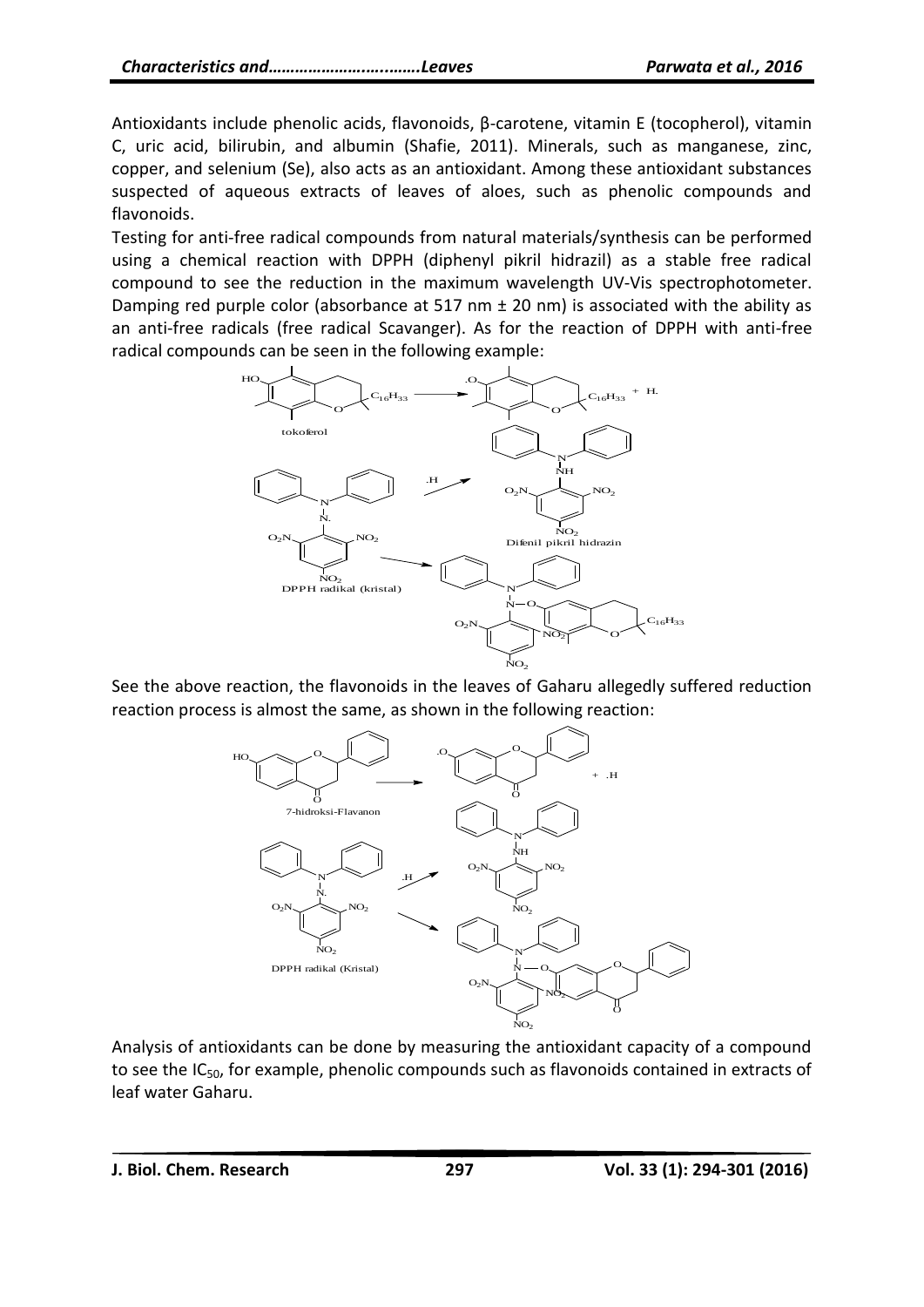Several flavonoid compounds isolated from medicinal plants has been shown to have activity as free radical, such as pinostrobin and pinocembrin (in rimpang temu kunci), flavanones (on leaves Sudamala), and flavanones (on the noni fruit).

Functional groups allegedly involved in the reaction between compounds are free radical - OH group and a double bond  $(>C = C$ .

# **METERIAL AND METHODS**

Gaharu leaves plant material obtained from the area of Tabanan Bali, distilled water, nhexane, ethyl acetate, chloroform, ethanol, methanol, reagent Leiberman-Bourchard, Wilsatter reagents, reagent NaOH 10%, reagent Meyer, FeCl<sub>3</sub>. Chemicals used in this study pro analysis degree of EMERCK.

A set of tools respirators, filter paper, Buchner funnels, erlenmeyer, glass beaker, liquid extract container, rod stirrer, rotary epavourator, test tubes, pipette, porcelain cup, oven and analytical balance.

#### **Making the water extract of leaves Gaharu**

A total of 1000 grams of Gaharu leaf powder included in 2 liters of hot water (60 °C) for about 2 hours. While stirring, let stand for 24 hours, then strain the extraction. Concentrated liquid extract obtained disposable freeze dryer to obtain a thick extract. Viscous extract is then stored in -20 °C for further research. The same is done for the preparation of the extract nhexane, chloroform, ethyl acetate, ethanol and methanol. Results obtained in the form of condensed extract n-hexane, chloroform, ethyl acetate, ethanol, methanol, and water

#### **Determination of Water Content**

Gaharu leaves were already clean cut into small pieces, then put in a porcelain cup that had been weighed beforehand. Enter the porcelain dish into the oven in time of approximately 30 minutes, then removed, then cooled, and weighed. This treatment is done to obtain a constant weight. The water content is calculated from a constant weight obtained reduced weight of fresh leaf leaves Gaharu. The same is treated at Gaharu leaves that have been dried in advance.

#### **Total Phenol Content Analysis**

Take as much as 0.1 grams of powdered samples of leaves and extracted with 5 mL of ethyl acetate, ethanol, methanol, and water. Then homogenized and centrifuged at 3000 rpm for  $\pm$ 15 minutes, until the resulting two layers, then filtered and the filtrate obtained. The filtrate obtained is inserted in a 5 mL flask. Filtran much as 0.4 mL pipette and placed in a test tube, then added 0.4 mL reagent Folin-Clocalteu, divortex until homogeneous, and leave it on for six minutes, then add 4.2 Ml Na<sub>2</sub>CO<sub>3</sub> solution. Let stand for 1.5 hours at room temperature before reading at λmax = 760 nm. Standard curve made with gallic acid dissolved in methanol 85% with various concentrations of  $10-100$  mgl<sup>-1</sup>. Levels of total phenols using linear regression equation of gallic acid  $y = ax + b$ . Data calculation results expressed in units of gallic acid equivalent (GAE)/100 grams (Wolfe and Liu, 2007).

#### **Antioxidant Capacity Analysis**

Antioxidant capacity analysis begins with the manufacture of standard solution of gallic acid, then made a calibration curve between concentration of gallic acid in various concentrations (0-100 mg/L). Treatment of samples was done by weighing 0.1 gram sample in each sport, then diluted with methanol 99.9% to a volume of 5 mL flask, then in vortek to homogenize the solution, then the solution was centrifuged 3000 ppm for 15 minutes.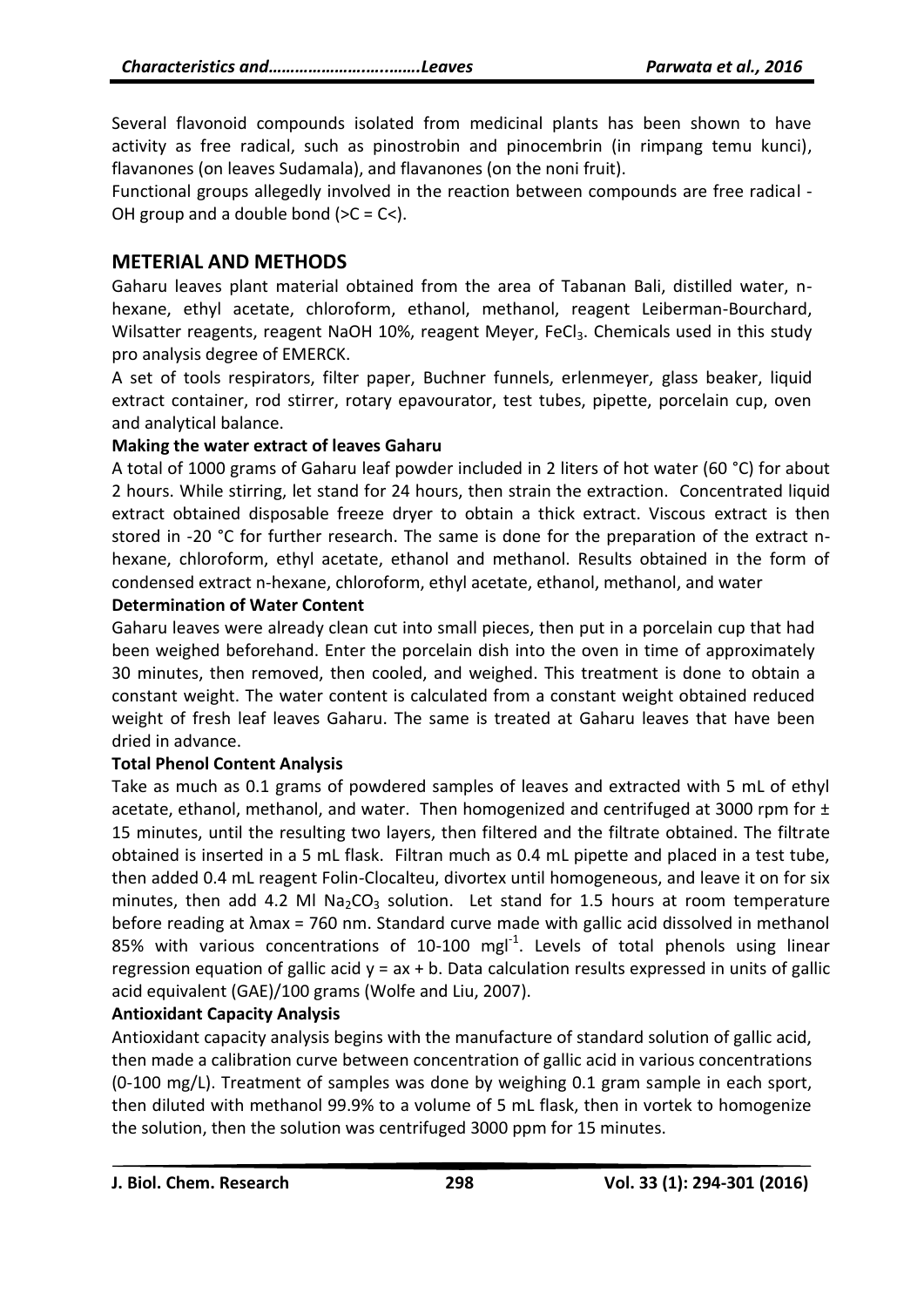Standard and sample solution (water extract, ethyl acetate, chloroform, ethanol, and methanol leaves Gaharu) in 0.5 mL pipette and added 3.5 mL of 0.1 mM DPPH in methanol in the reaction tube, then divortex. The solution was then incubated at 250C for 30 minutes, so DPPH no time to react with H atoms were given or donated by antioxidants sample, and then measuring the absorbance at 517 nm  $\lambda$  max. Antioxidant capacity was calculated using linear regression equation  $y = ax + b$  (Wolfe and Liu, 2007).

#### **Phytochemical screening of aqueous extract of leaves Gaharu**

Extract the most active as an antioxidant (antioxidant capacity with  $IC_{50}$  least), then analyzed chemical content with the reagent Meyer (alkaloid), reagent Wilstatter, NaOH 10%, and FeCl<sub>3</sub> (phenolic compounds and flavonoids), as well as the reagent Leibermand-Bourchard (terpenoids and steroids).

# **RESULTS**

Gaharu leaf characteristics in measuring water content and the content of total phenols. The results of the analysis of the water content of the fresh leaves of Gaharu obtained for 60.9%, while the moisture content of dried leaves Gaharu ready to be used as a tea, water levels as much as 10.5%. Results of the analysis of the antioxidant capacity of the water extract of the leaves of Gaharu *in vitro* in various solvents and the content of total phenols (flavonoids) are presented in Table 1.

| No. | Extract       | Antioxidant capacity |          | Total phenolic compounds |
|-----|---------------|----------------------|----------|--------------------------|
|     |               | $(IC_{50} = mg/mL)$  |          | (flavonoids)             |
|     |               | 5 menit              | 60 menit | (mg GAE/100 gr)          |
|     | Water         | 3.44                 | 3.03     | 14980                    |
|     | Methanol      | 16.55                | 24.04    | 6070                     |
| 3   | Ethanol       | 23.45                | 24.04    | 1508                     |
| 4   | ethyl acetate | 19,20                | 19,70    | 442                      |

**Table 1. Antioxidant Capacity and Total Phenol Content of Gaharu Leaf Extract.**

The analysis showed that the four types of solvents used all showed inhibition of the antioxidant capacity value ( $IC_{50}$ ). Water extract has antioxidant capacity with the smallest concentration (IC<sub>50</sub> = 3.44 mg / mL in 5 minutes and IC<sub>50</sub> = 3.03 mg / mL at 60 minutes) and has the greatest levels of total phenols. These results indicate that the water extract of the Gaharu leaves can be used as an alternative natural antioxidants and subsequently analyzed chemical content. Water extract, the leaves of Gaharu obtained = 200 mg and dark brown. Phytochemical screening Wilstater used reagents, reagent Bate Smith, NaOH 10% to test the presence of flavonoids. FeCl $_3$  solution to test for the presence of phenolic compounds, analysis by Meyer reagent to test for alkaloids, while Leiberman Burchard reagent is used to test for steroids. The results obtained in this phytochemical test showed that, leaf aqueous extract of Gaharu contains phenolic compounds, flavonoids, and steroids.

# **DISCUSSION**

Based on the results obtained, the water extract of leaves of Gaharu (*Gyrinops versteegii*) turned out to contain secondary metabolites, namely flavonoids, steroids, and phenolic compounds.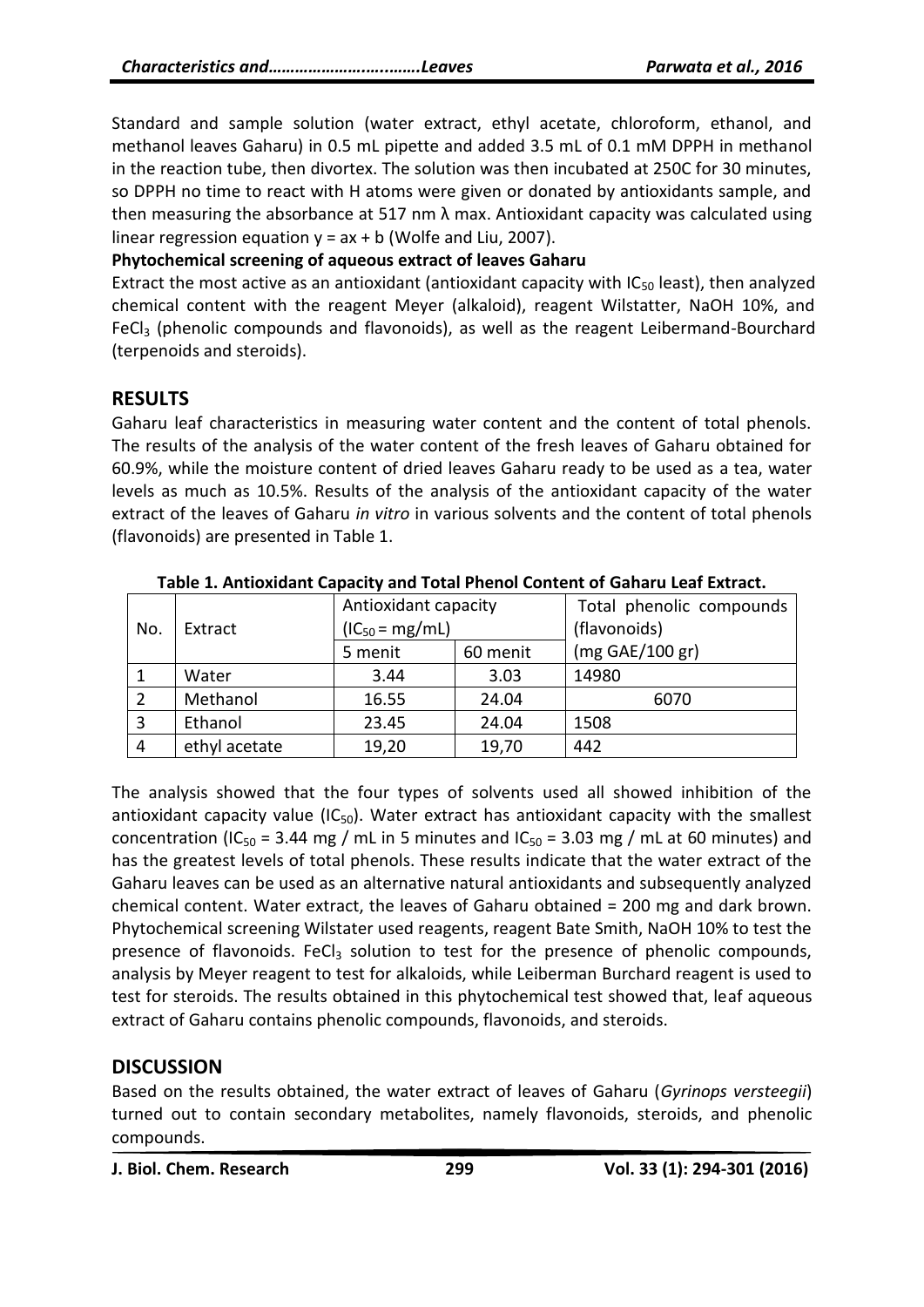The compounds of these secondary metabolites are expected to have activity as free radical, because the functional groups present in the compound as the OH group in the breakdown heterolitiknya, will produce a radical O (O) and H radicals (H.). These radicals which will react with DPPH radical, so as to dampen the wavelength of the DPPH. The reaction is thought to occur in this reaction is:



The content of phenolic compounds and flavonoids is what is believed to be active as an antioxidant. Flavonoids may provide antioxidant effect by preventing the formation of ROS, ROS direct capture, protect the lipophilic antioxidants, and stimulates an increase in enzymatic antioxidants, such as superoxide dismutase (SOD), GPx and catalase. Phenolic compounds and flavonoids could be expected to reduce levels of malondialdehyde (MDA) and 8-hydroxy-deoksiguanosin, so as to prevent further DNA damage.

Flavonoids may inhibit damage to DNA from HO\* reaction with nitrogen bases of DNA. Flavonoids can serve as an inducer that activates Nrf2 in the cytoplasm, thereby dissociating and translocation to the nucleus. Associated Nrf2 in the nucleus on the promoter of a gene called Antioxidant Response Element (ARE), thus triggering the expression of genes encoding antioxidant to produce SOD (Goodsell, 2007).

# **CONCLUSION**

Based on the analysis and discussion, it can be concluded that: (i) the water content of the fresh leaves of Gaharu was 60.9% and the leaf extract of dried Gaharu is 10.5%; (ii) extract water of Gaharu leaf has antioxidant capacity ( $IC_{50} = 3.44$  ppm and 3.03 ppm), so it can be said to have the greatest antioxidant activity; (iii) extract water of Gaharu leaf has a total phenol content of most, namely 14.980 mg GAE/100 g, and contains phenolic compounds, flavonoids, and steroids.

# **ACKNOWLEDGEMENTS**

Thank you profusely we say to colleagues and friends who faithfully support laboratory research until completion of the study. We did not forget to thank profusely to the Rector of Udayana University, Denpasar Bali and staff on the funds provided to finance the study.